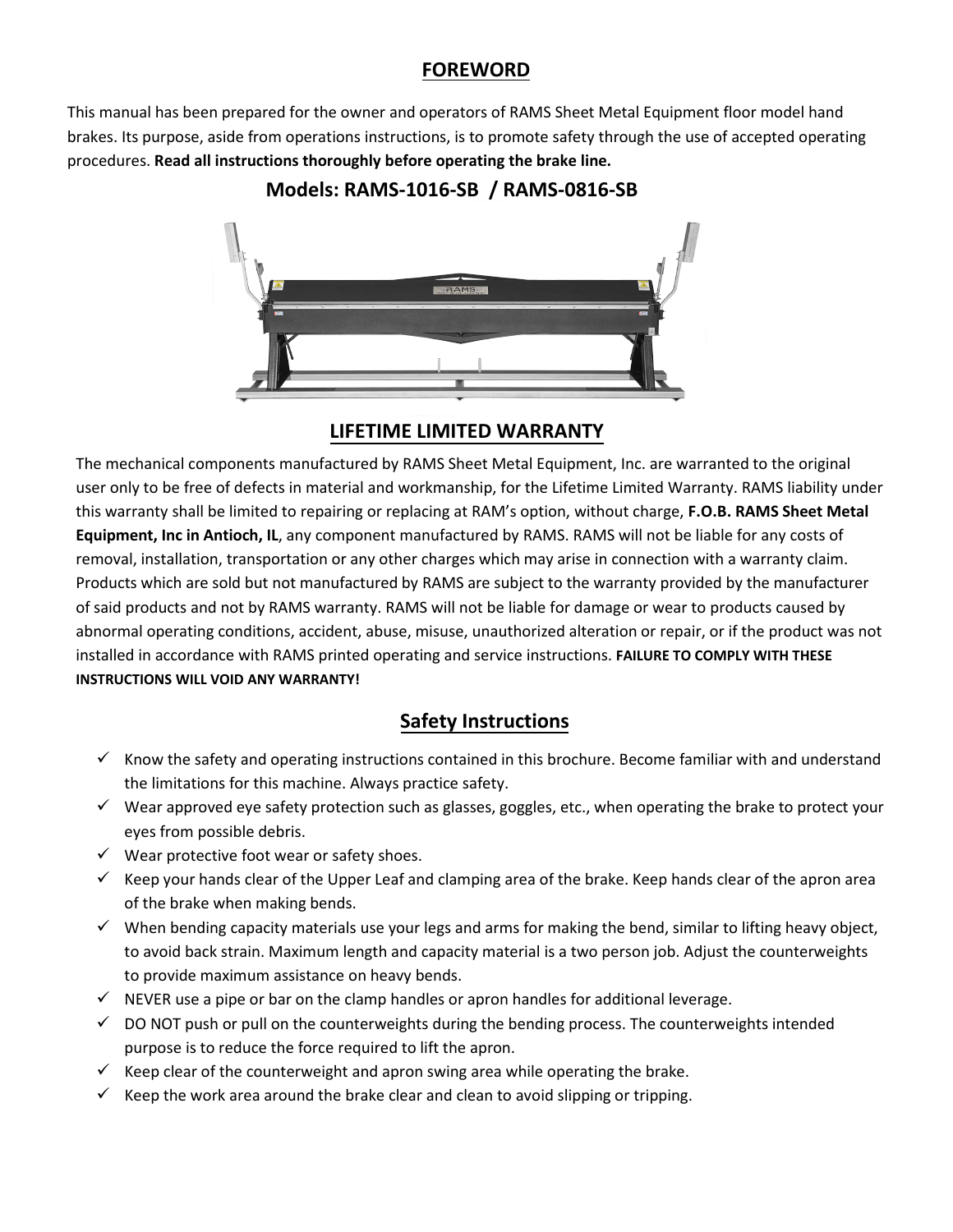### **Receiving the Brake**

Upon receipt, closely examine the brake for damages during shipment. Be certain that you have two each clamp handles, counterweights and counterweight rods. Any loss or damage should be reported to the delivering carrier and to your distributor. Concealed damage should be reported to the delivering carrier immediately to protect your rights to make a claim.

**USE CAUTION IN HANDLING AND MOVING THIS BRAKE.** It is best to push or pull the brake only from the ends as it is top heavy. Approximate weights for the respective models are as follows:

RAMS-1016-SB 2,200 lbs RAMS-0816-SB 1500lbs

## **Installing the Brake**

Locate the brake in a well lighted area on a solid level floor. Be certain that you have adequate clearance to swing the apron.

### **NOTE: E-Z base is part of the brake design and does not need to be removed**

## **Setting up the Brake**

When the brakes are assembled at the factory it was leveled, adjusted and tested for proper operation. Due to handling and repositioning the brake may require adjustments and alignment.

The brake was adjusted and tested at the factory for bending material at its rated capacity; Adjusted in this manner, the base of the brake is slightly crowned in the center. With the handles pulled forward, viewing through the center of the brake from the rear of the machine will allow you to observe the crown. An equal amount of light should be seen on either end of the brake with the center of the hold down assembly touching the crowned clamp base. If one end has less light, the brake is not level and you should shim under the rear of the left at the leg end until the amount of light is equal. In bending lighter gauge material, the crown in the clamp vase may cause over bending in the center of the work piece. If this is the case, back off the enter truss nut on the base and apron assemblies proportionately to reduce the crown.

The apron assembly has four different areas of adjustment:

- $\checkmark$  Truss nut: The large nut at the bottom center of the apron raises and lowers the center apron.
- $\checkmark$  Apron adjusting screw and lock nut: These screws and buts, located at the bottom of apron. The hinge mounting screws must be loosened prior to making this adjustment and retightened afterwards.
- $\checkmark$  Apron hinge shim: These shims, located between the apron hinges and apron assembly, adjust the gap between the apron and the clamp block on the base at the ends if the apron. Adding shim material closes the gap. Reducing shim material opens the gap. The hinge mounting screws hold the shim in place.
- $\checkmark$  Straitening bolt and nut: These bolts and nuts, located near the lifting handles on the apron assembly, adjust the gap between the apron and the clamp block on the base at the center of the apron. Tightening the bolts stiffens the apron thus closing the gap. Loosening the bolts opens the gap.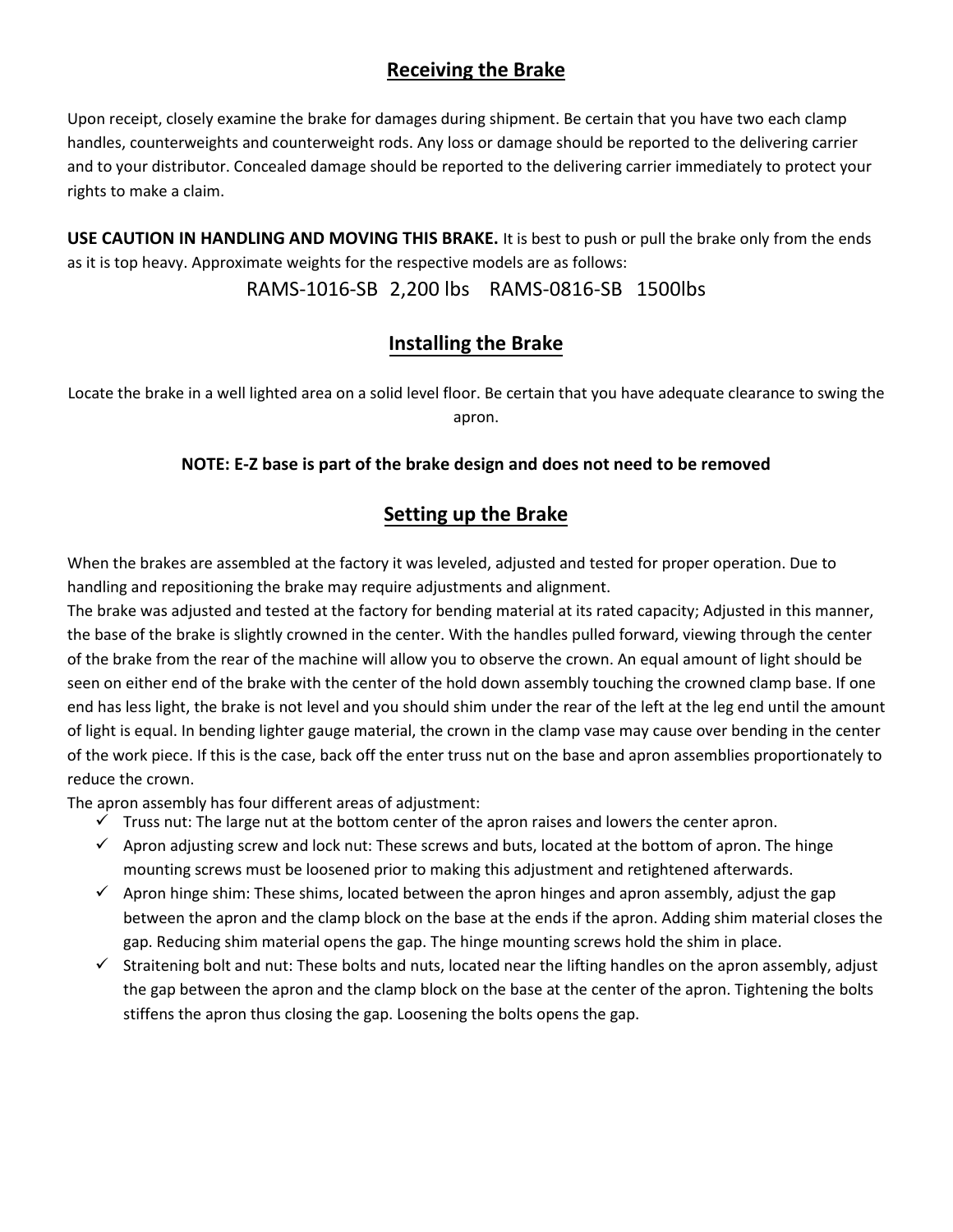The apron assembly is adjusted at the factory to form material to the brake's rated capacity. No further adjustments to the apron should be required upon initial installation. However, due to potential shifting during transit; you should visually confirm that the upper edge of the apron is flush to 1/64 low in the center and 1/64 to 1/32 low on the ends with the clamp block on the base. Additionally, the gap between the apron and the clamp block should not exceed .012 inches. Follow the steps in the preceding paragraph to make any necessary adjustments. The forward edge of the Upper Leaf or hold down insert should be adjusted parallel to the pivot edge of the clamp block along the entire length of the brake. Release any clamping pressure on the hold down assembly by pushing the clamp handles slightly to the rear. Turn the hold down adjusting knobs at each end of the hold down assembly to move the forward edge of the clamp block. The central portion of the hold down assembly can be adjusted forward or backward by tightening or loosening the truss nut on the top "center" of the hold down assembly.

### **Operating the Brake**

**Adjusting for Metal Thickness:** The hold down assembly must be adjusted to allow for clearance of the bend material according to the thickness of the material being worked. The adjustment is made by slightly releasing the clamp block on the base. **To adjust for clearance, turn the hold down adjusting knobs at each end of the hold down assembly to move the forward edge of the clamp block.** For material within four gauges of capacity, the clearance should equal twice the thickness of the material being worked. For lighter gauges, allow a clearance equal to one and one half times the thickness of the material. A larger bend radius can be accomplished by increasing the clearance.

**Adjusting the Clamping Pressure:** The clamping pressure should be adjusted according to the thickness of the material being worked. A common cause of forming problems is the result of either inadequate or excessive clamping pressure. Too much clamping pressure on one or both handles typically will result in over bending the material on that particular end or relative to the center portion of the brake. Not enough clamping pressure force will allow the material to slip during the bending process and result in an under bent section. This under bending is often encountered in the center of the brake.

Clamping pressure should be enough to hold the material securely in place but not so great as to require undue effort in locking the clamp handles. Clamping pressure on the ends of the brake is adjusted by turning the nuts on the threaded rod portion of the yoke assembly which is below the clamp swivel. To set the clamping pressure in the center of the brake, use a 3-inch width scrap piece of material of the same thickness to be worked. Place and clamp the blank in the center of the brake. The clamping pressure should be equivalent to the pressure and locate the tensioning bracket found the upper left hand side of the hold down assembly. Tightening the nut on the end of the tension rod will pull the center of the hold down towards the clamp block of the base and thus tighten the clamping pressure in the center of the brake. When clamping pressure is properly adjusted, lock the nuts on the yoke assembly together to prevent any changes in adjustment.

**NOTE:** The lock nuts on the top of the clamp swivel should be backed off the clamp swivel approximately ¼ turn and locked in place. Tightening the top jam nuts directly on the clamp swivel will make the handles more difficult to move and encourage binding. Binding of the yoke assembly could cause the threaded rod assembly to break.

**Capacity: RAMS-1016-SB /RAMS-0816-SB**, capacity of the brake with the apron support angle attached is 16 gauge mild steel. The stainless steel equivalent is 20 gauge respectively. The minimum recommended flange in capacity material with the apron support angle in place is one inch. The capacity of the brake is reduced by four gauges when the apron support angle is removed. Example; 16 gauge capacity becomes 20 gauge capacity. The capacity of the brake is reduced by seven gauges when the apron insert is removed.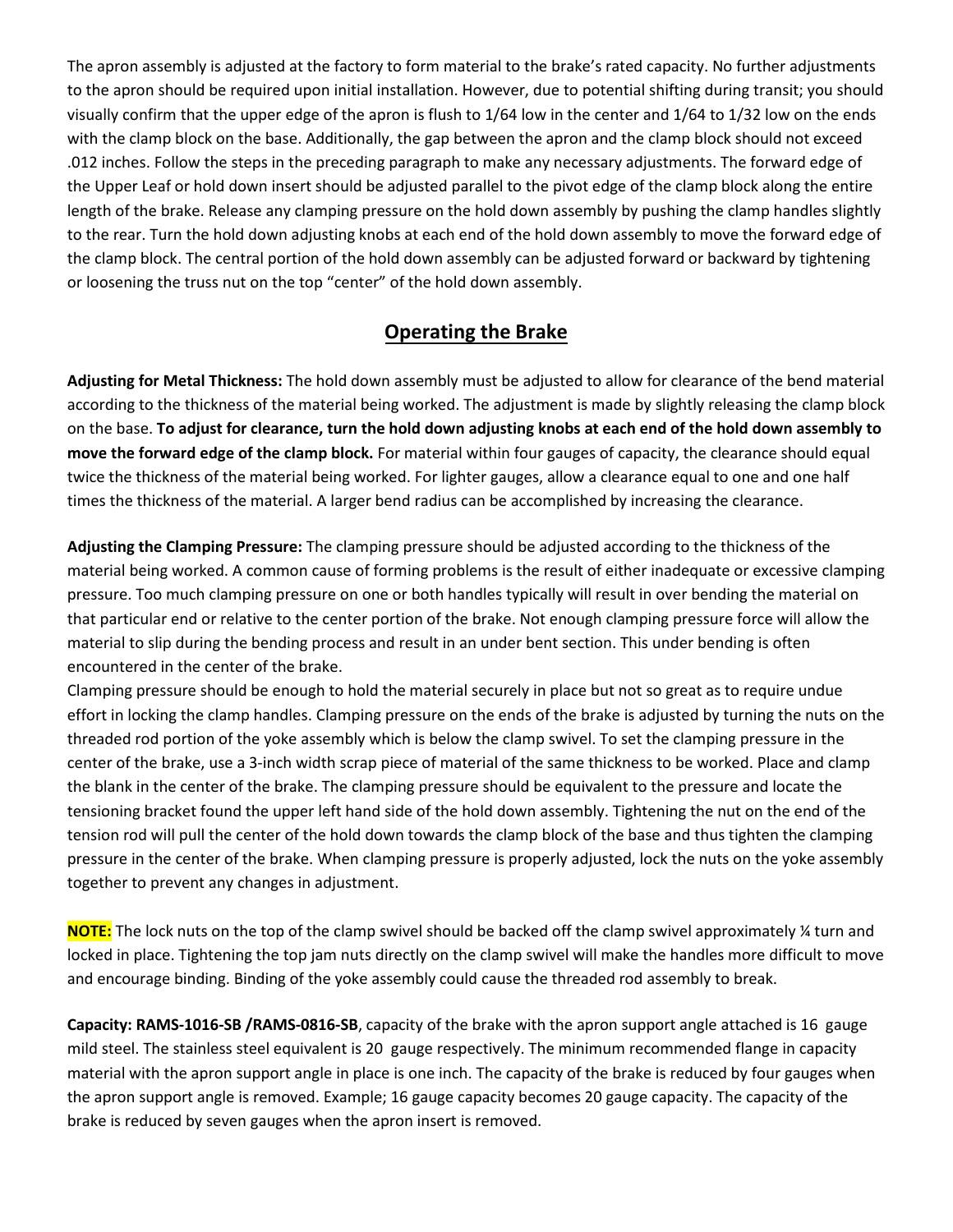**Bending Repeat Bends:** Bending is accomplished by clamping the work piece under the hold down assembly so that the line of the bend is held at the forward edge of the nose bar and by elevating the apron assembly until the desired degree of bend is obtained. The maximum degree of bend is approximately 135 degrees. Due to the spring back in various materials, some over bending maybe required to get the desired bend angle. For repeat bends, adjust the stop on the stop rod to limit the swing of the apron assembly.

#### **Counterweight Adjustments:**

**CAUATION:** The counterweights on your brake weigh from 30 to 110 pounds each, depending on the model. Adjustment is a two person job and can be best made with the apron blocked in a horizontal position. The counterweights can be moved up and down the counterweight bars to provide more or less leverage depending on the gauge of the material being worked. Secure the counterweights at the desired location by means of the counterweight lock screws. Keep the counterweights evenly adjusted to equally distribute the leverage on both ends of the apron assembly. Normally, the weights are positioned in line with the pivot point of the clamp block. Properly counter balanced, the apron will move easily to the horizontal position and also will fall and remain in the vertical use



#### **HEMMING:**

**NOTE: Forming hems is a secondary operation for a hand brake.** If you adjust the brake to close a hem in the center of the work piece, the brake most likely will not bend straight. A hem is formed by making an acute (reverse) bend in the work piece and then clamping the bent flange in the down to press the flange closed (to 180 degrees). Often the hem will not fully close in the center of a long work piece due to the fact that the outer ends of the brake are more rigid than the center. Here it is especially important that the brake is sufficiently crowned and that there is proper clamping pressure at the center of the brake. Also the situation can be improved by inserting a strip of material (of the same thickness as the work piece) between the work piece and the clamp block slightly longer than the open portion of the hem. Re-clamp the hold down to close the hem. A tinner's mallet or hammer is also useful for closing hems. Be cautious not to use excessive force on the clamp handles to close the hem.

**NOTE: The lock nuts on the top of the clamp swivel should be backed off the clamp swivel approximately ¼ turn and locked in place. Tightening the top jam nuts directly on the clamp swivel will make the handles more difficult to move and encourage binding; Binding of the yoke assembly could cause the threaded rod assembly to brake.**

**Creeping Hold Down Adjustment:** The term creeping hold down refers to the problem of the hold down assembly shifting forward when the clamp handles are locked into place. A common misconception is that tightening the pivot lock screws is the required adjustment; however, the function of the pivot lock screw is to lock a setting in place prior to numerous bends of a particular gauge. Tightening the pivot lock screw has no effect on the down back lash.

A creeping hold down is usually caused by backlash in the hold down adjusting screw assembly. The loose motion is the result of the hold down adjusting screw collar having backed off allowing play between the thrust bearing and the base endplate. To adjust, insert an Allen wrench in the set screw of the collar and hold the collar stationary while tightening the adjustment screw. This will take out the backlash and sea the bearings against the milled slot in the base endplate. Tighten the set screw to lock the collar in its proper position.

Another possible source of movement is loose pivot bracket screws. Check to be sure that the pivot bracket screws are securing the hold down pivot brackets tightly against the side frames of the hold down assembly. If the creeping continues, the unit is probably not level. Elevate the rear of the left by using the leveling screw and nut at the end that creeps until the creeping stops. Use shims if necessary and retighten the bolt or lag screws that hold the brake to the floor.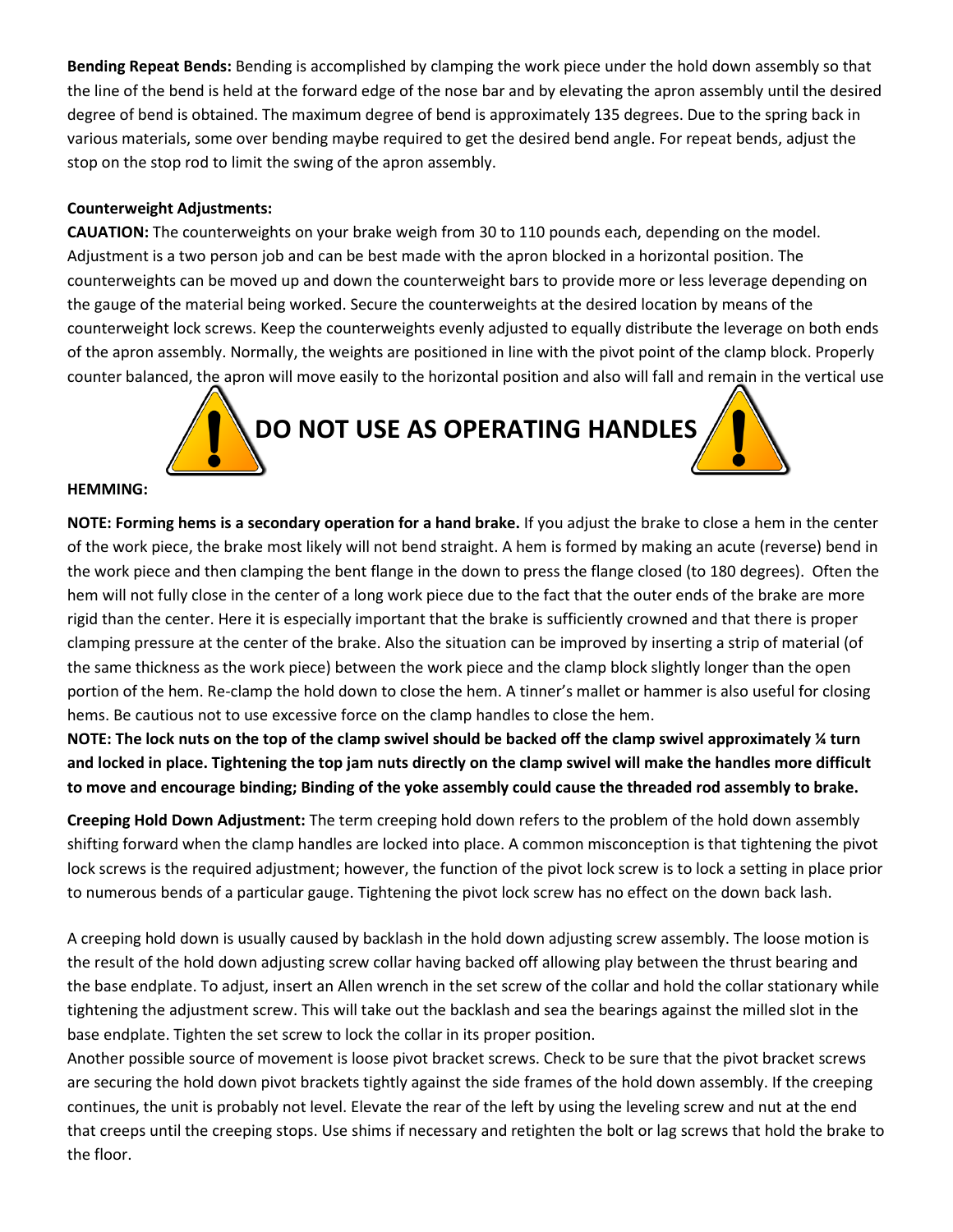### **PRECAUTIONS**

**DO NOT USE THE BRAKE TO BEND RODS, NAILS OR WIRE; THIS WILL CAUSE DAMAGE TO THE EDGE OF THE UPPER LEAF APRON.**

**ALWAYS ADJUST THE CLEARANCE AND CLAMPING PRESSURE FOR DIFFERENT THICKNESSES OF MATERIAL.**

**DO NOT EXCEED THE CAPACITY OF THE BRAKE. MAKE CERTAIN THE APRON SUPPORT ANGLE AND APRON INSERT IS ATTACHED TO THE APRON ASSEMBLY WHEN MAKING CAPACITY BENDS. OTHERWISE PERMANET DAMAGE TO THE APRON MAY RESULT.**

**DO NOT USE PIPE EXTENSIONS TO GAIN ADDITIONAL LEVERAGE ON THE CLAMP HANDLES.**

**ALWAYS USE MATERIAL WITH SQUARE SHEARED EDGES FOR BEST RESULTS. ROLLED EDGES, BENT OR WARPED MATERIAL WILL CAUSE THE MATERIAL TO BOW WHEN BENT. KEEP SHEAR BLADES AND SLITTER KNIVES SHARP.**

**ALWAYS BEND SHORT PIECES OF MATERIAL IN THE CENTER OF THE BRAKE IN ORDER TO EQUALIZE THE STRESS.**

### **MAINTENANCE**

Set up a weekly maintenance program for your brake. Check all nuts, bolts and set screws for tightness. Examine all moving parts for adequate lubrication.

The moving parts of the brake should be lubricated periodically and as necessary to maintain ease of operation and prolong the life of your brake. The clamp handles, yokes and hinges should be greased with MOBIL GREASE HP or an equivalent grade of lubricating grease at the designated fittings. The hold down pivot pins, hold down adjusting screws and clamp swivel should be kept lightly greased as well.